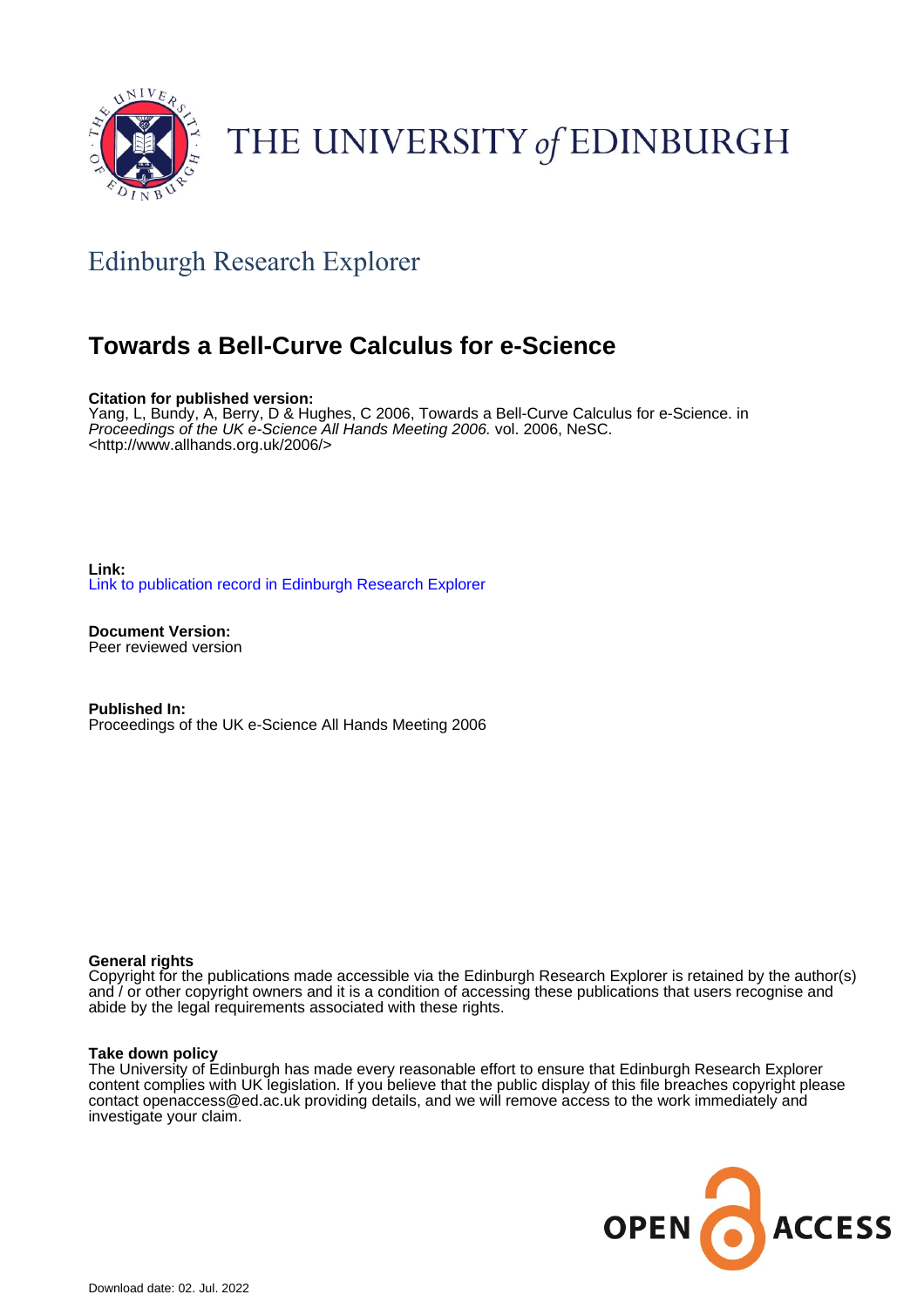**Lin Yang**

**<sup>1</sup> Dave Berry**

<sup>2</sup> **Conrad Hughes**<sup>2</sup>

 $1$  University of Edinburgh

**<sup>1</sup> Alan Bundy**

<sup>2</sup> National e-Science Centre

#### **Abstract**

Workflows are playing a crucial role in e-Science systems. In many cases, e-Scientists need to do average case estimates of the performance of workflows. Quality of Service (QoS) properties are used to do the evaluation. We defined the Bell-Curve Calculus (BCC) to describe and calculate the selected QoS properties. The paper presents our motivation of using the BCC and the methodology used during the developing procedure. It also gives the analysis and discussions of the experimental results from the ongoing development.

#### **1. Introduction**

Grid computing has an almost ten-year history since it was derived, from an analogy to the power Grid, to denote a proposed distributed computing infrastructure for advanced science and engineering collaborations [1]. It is strongly required by consumers, scientists, engineers, enterprises, countries, and even the whole world to share resources, services and knowledge [2]. This sharing is supported and implemented by web services, software systems designed to support interoperable machine-to-machine interaction over a network. These services can be composed in many different ways to form workflows. It is very helpful to measure the performance of the resulting composite services because their quality affects the quality of the Grid directly.

In scientific workflows, experimental data is generated and propagated from one service to another. It would be useful to get rough estimates of various QoS properties, e.g. reliability, accuracy, run time, etc. so that e-Scientists could perform analyses and evaluations of either services or the data produced. We have previously thought about the use of interval arithmetic to calculate error bounds on such estimates. The idea is to extend a numeric value to a number interval, e.g. we use an interval, say [41, 43], to represent the range of error of 42. Extended numeric analysis is used as the way of interval propagation in workflows. The simplest example is for a unary and monotonically increasing function  $f(x)$ , the extended function  $f^*([a, b]) = [f (a), f (b)].$ Using interval arithmetic and propagating error bounds will calculate the biggest accumulative error during workflow executions, so it is a good method for doing a *worst-case* analysis.

However, in more common situations, e-Scientists may want to know the likelihood of each value in the interval. So for *average-case* analysis, we propose to use normal distributions (bell curves) to add the concept of probability to differentiate the likely from the unlikely values of the QoS properties. That is, if we associate a probability density function (pdf) shaped as a bell curve with the estimate, then some values in the interval have a higher probability than others. Figure 1 defines and illustrates the pdf and cumulative density function (cdf) of a standard bell curve.



The graph shows a standard bell curve with parameters – mean value  $\mu$ =0 and standard deviation  $\sigma$ =1. The red curve is the pdf (probability density function) curve, indicating the probability of each possible value of variable x. It can be

generally presented as  $p(x)$  $-\frac{(x-\mu)^2}{2}$ 2 2 σ 1  $2\pi\sigma$ *e* . The green curve is the cdf (cumulative density function) curve,

integrated from its pdf. It gives the probability that a normally distributed variable will output a value  $\leq x$ .

So now the questions are:

(1) Can we use BCC to describe QoS properties and what are the advantages and disadvantages?

(2) How can we define a BCC?

We aim to prove the hypothesis: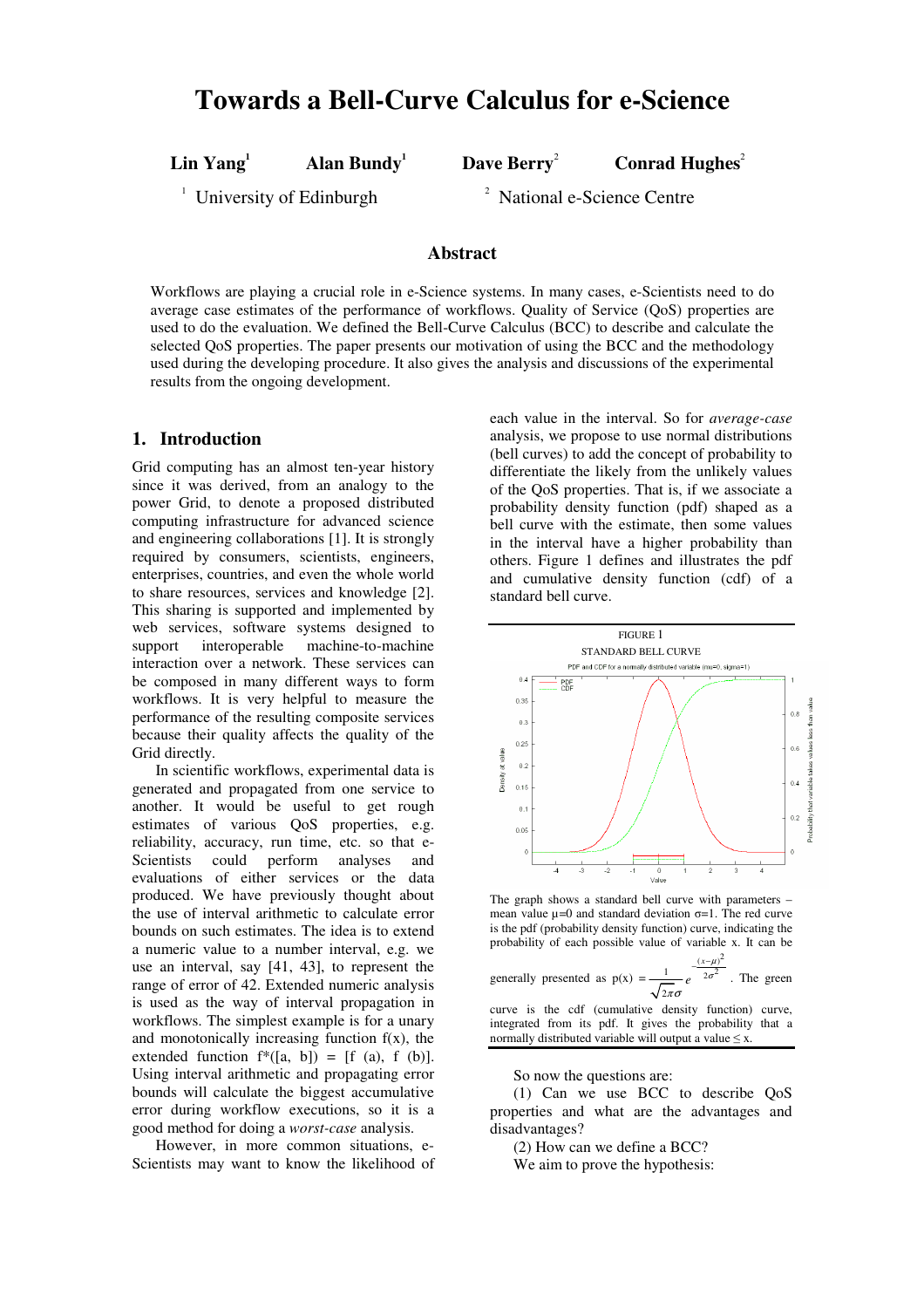*The Bell-Curve Calculus is a good estimate of Quality of Service properties over a wide range of values.*

#### **2. Why a Bell-Curve Calculus**

Although PEPA [3] and some other projects use exponential distribution as their atomic distribution, we still have sufficient reasons to choose bell curve. Initial experimental evidence from  $DIGS<sup>1</sup>$  suggests that bell curves are a possible approximation to the probabilistic behaviour of a number of QoS properties used in e-Science workflows, including the reliability of services, considered as their mean time to failure; the accuracy of numerical calculations in workflows; and the run time of services. Moreover, the Central Limit Theorem (CLT) [4] also gives us some theoretical support by concluding that:

"*The distribution of an average tends to be Normal, even when the distribution from which the average is computed, is decidedly non-Normal.*"

Here in the CLT, 'Normal' refers to a Normal Distribution, i.e. a Bell Curve.

Furthermore, from the mathematical description of bell curves, we can see that the biggest advantage of using a bell curve is that its probability density function (pdf)  $p(x)$ 

=  $\frac{(x-\mu)^2}{2\sigma^2}$ 2 *x e* µ σ πσ  $\frac{(x-\mu)^2}{2\sigma^2}$  has only two parameters: mean

value  $\mu$  and standard deviation  $\sigma$ , where  $\mu$ decides the location of a bell curve and  $\sigma$ decides the shape of a bell curve. While evaluating the performance of a workflow, we need to gather all the possible data values of the QoS properties we analyse from all the input services. We do calculations and analysis using the information and pass the results through the whole workflow. It will be a big burden if we transfer and calculate all the possible data values one by one. Now using bell curves which have only two parameters, the job becomes more efficient. All we need to do is to store and propagate the two parameters in workflows and a bell curve can be constructed at any time from  $\mu$  and  $\sigma$ .

Then we will see if we can calculate the QoS properties of a whole workflow from the corresponding properties of its component services, namely if we can define some inference rules to derive the QoS properties of composite services from the correlative properties of their components.

We consider four fundamental methods to combine Grid services (we use services  $s_1$  and

2 *S* to represent two arbitrary services).

to the next service.

**Sequential:**  $s_2$  is invoked after  $s_1$ 's invocation and the input of  $S_2$  is the output of  $S_1$ .

**Parallel\_All:**  $s_1$  and  $s_2$  are invoked simultaneously and the outputs are both passed

**Parallel\_First:** The output of whichever of  $s_1$ 

and  $S_2$  first succeeds is passed to the next service.

**Conditional:**  $S_1$  is invoked first. If it succeeds, its output is the output of the workflow; if it fails,  $s_2$  is invoked and the output of  $s_2$  is the output of the whole workflow.

In terms of the three QoS properties and four combination methods, we have twelve fundamental combination functions (see Table 1). For instance, the combination function of run time in sequential services is the sum of the run times of the component services.

TABLE 1 THE TWELVE FUNDAMENTAL COMBINATION FUNCTIONS

|             | Seq  | Para All | Para Fir | Cond              |
|-------------|------|----------|----------|-------------------|
| run time    | sum  | max      | min      | cond1             |
| accuracy    | mult | combine1 | varies?  | cond <sub>2</sub> |
| reliability | mult | combine2 | varies?  | cond3             |

The table shows the twelve fundamental combination functions in terms of three QoS properties and the four basic combination methods. Sum, max, min and mult represent respectively taking the sum, maximum, minimum and multiplication of the input bell-curves. Cond1-3 are three different conditional functions and their calculation depends on the succeeding results. The functions of Varies are parallel\_first, which means the output of the workflow is the output of the first succeeded service. Combine1-2 are probabilistic merges, which are in the forms of linear- \_combinations\_of\_distribution\_1\*probability\_of\_1\_occurri ng+linear\_combinations\_of\_distribution\_2\*probability\_of\_ 2\_occurring+...+linear\_combinations\_of\_distribution\_N\*pr obability\_of\_N\_occurring. Neither are uniquely defined functions, but depend on different use cases of workflows, which adds the uncertainty to the calculus. But in most workflows, only the basic combinations sum, max, min and mult are needed. What we do for combine1-2 is to combine these basic functions based on different workflow.

Here we convert the formula of bell curve to a function in terms of  $\mu$  and  $\sigma$ , then get the bell curve function as

<sup>&</sup>lt;sup>1</sup> DIGS (Dependability Infrastructure for Grid Services, http://digs.sourceforge.net/) is an EPSRC-funded project, to investigate in fault-tolerance system and other quality of service issues in service-oriented architectures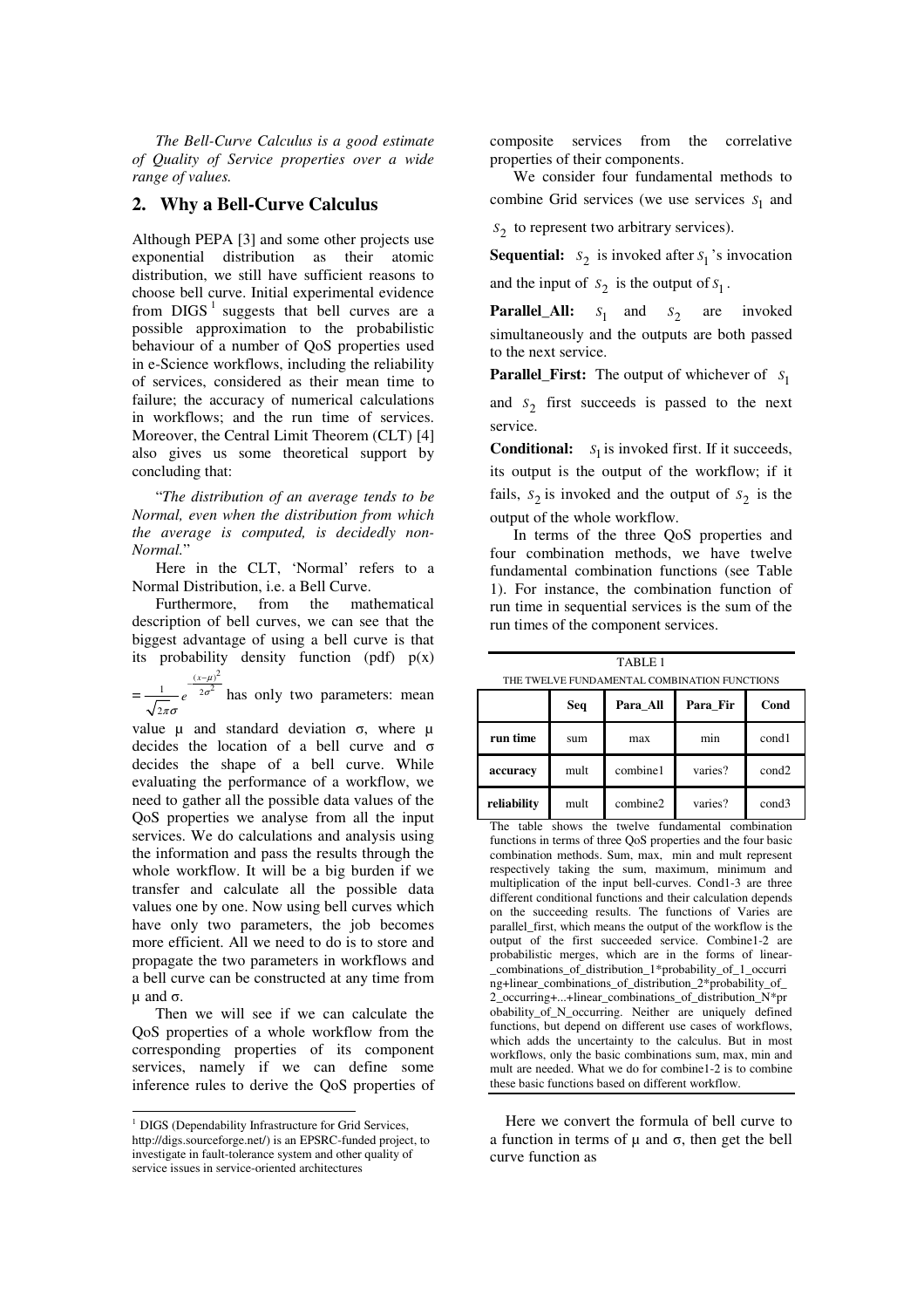$$
bc(\mu, \sigma) = \lambda x \cdot \frac{e^{-\frac{(x-\mu)^2}{2\sigma^2}}}{\sqrt{2\pi}\sigma}
$$

Our job is to define different instantiations of the combination functions applying to different QoS properties and different workflow structures.

#### **3. Methodology**

Suppose we have two bell curves corresponding to two services. We present them using a bell curve function defined in Section2 as  $bc(\mu_1, \sigma_1)$ and  $bc(\mu_2, \sigma_2)$ . We need to describe  $\mu_0$  and  $\sigma_0$ using  $\mu_1$ ,  $\mu_2$ ,  $\sigma_1$  and  $\sigma_2$ . That is,  $\mu_0$  =  $f_{\mu}(\mu_1, \mu_2, \sigma_1, \sigma_2)$  and  $\sigma_0 = f_{\sigma}(\mu_1, \mu_2, \sigma_1, \sigma_2)$  The combination function  $bc(\mu_0, \sigma_0)$  is defined as  $bc(\mu_0, \sigma_0)$  =  $F(bc(\mu_1, \sigma_1), bc(\mu_2, \sigma_2))$ bc( $f_\mu(\mu_1, \mu_2, \sigma_1, \sigma_2)$ ,  $f_\sigma(\mu_1, \mu_2, \sigma_1, \sigma_2)$ ), which is actually a function in terms of four parameters  $-\mu_1$ ,  $\mu_2$ ,  $\sigma_1$  and  $\sigma_2$ .

Therefore we have two main tasks:

- (1) Can we find a satisfactory instantiation of  $F(bc(\mu_1, \sigma_1), bc(\mu_2, \sigma_2))$  for every situation we are investigating?
- (2) How good will our approximations be? 'Good' here means accurate and efficient.

For example, for the property run time in sequential services, we can use  $\mu_0 = \mu_1 + \mu_2$  and  $\sigma_0 = \sqrt{\sigma_1^2 + \sigma_2^2}$ , which has been proved true in mathematics [5].

Our experiments are based on a system called Agrajag<sup>2</sup>. Using Agrajag, we got a satisfactory match (the error is generated by the limited calculation in the approximation method in Agrajag) of the piecewise uniform approximation curve (blue curve) and our estimate curve (mauve curve) (see Figure 2).

Some of our combination functions have been defined by ourselves and tested in Agrajag. For example, for runtime in parallel all structure, we need to get the maximum of two bell curves. Figure 3 shows the situation of the maximum of two bell curves using the combination method:  $\mu_0 = \max(\mu_1, \mu_2)$ and  $\sigma_0 = \max(\sigma_1, \sigma_2)$ . In this graph, we can see that our estimate achieved a good result – the error is very small. But does it always work like this? When we choose two closer bell curves as the inputs, the error became comparatively large (see Figure 4). This inconsistency decided one aspect worth investigation: through systematic experimentation using Agrajag, we needed to explore in a wide range of data to find various error status in different input situations.



The graph shows the sum of two bell curves (red curve and green curve). It can be used to model the run time of sequential combinations. Here we use an exact mathematically proved method:  $\mu_0 = \mu_1 + \mu_2$ and  $\sigma_0 = \sqrt{\sigma_1^2 + \sigma_2^2}$  to estimate the piecewise uniform curve (blue curve) produced by Agrajag. The mauve curve is our approximation curve, which almost coincides with the blue curve. We can see there is still a tiny error shown at the title of the graph. It is caused by the approximation using piecewise uniform functions. In the ideal situation (the resolution values which divide a curve to locally constant and connected segments  $\rightarrow +\infty$ ), the error is zero.



This graph shows an ideal situation of getting the maximum of two bell curves. The red curve and the green curve are the two inputs. In this case, using the method  $\mu_0 = \max(\mu_1, \mu_2)$  and  $\sigma_0 = \max(\sigma_1, \sigma_2)$ , the green curve is the piecewise uniform form of our approximation, the mauve curve. The blue curve is Agrajag estimate. Since the green curve, the blue curve and the mauve curve almost coincide with each other, they are hardly distinguished in the figure.

 $2$  Agrajag (http://digs.sourceforge.net/agrajag.htm) is a framework written in Perl and C, developed by Conrad Hughes, to implement some operations and measurements on some basic models of stochastic distributions.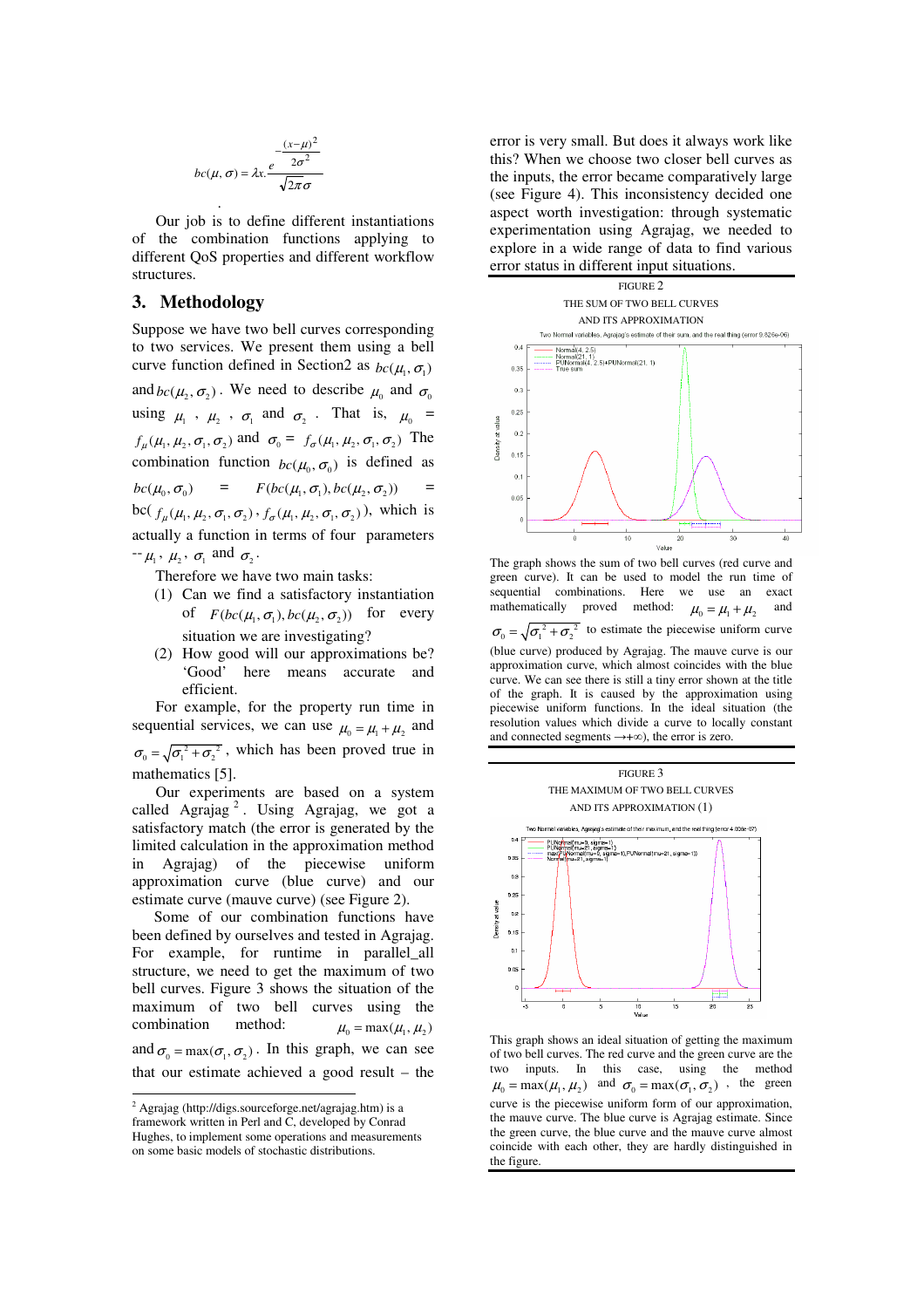

In this graph, we use the same combination method as that in Figure 3, but taking two much closer bell curves as the inputs. This time, there is a distinct difference between Agrajag's estimate (the blue curve) and our approximation (the mauve curve). We can see that in this case, the mauve curve and the green curve are the same curve, so they coincide with each other.

Another investigation aspect is to define and compare all sorts of combination methods to get, say, the maximum of bell curves. For example, through testing in Agrajag, we discovered that in most common situations, to get the maximum of two bell curves, the effect of approximating the output curve using  $\sigma_0 = \max(\sigma_1, \sigma_2)$  is better than that using  $\sigma_0 = \sqrt{{\sigma_1}^2 + {\sigma_2}^2}$  or that using  $\sigma_0 = 1/(1/\sigma_1 + 1/\sigma_2)$ . Our main goals are to make comparisons of all sorts of approximation methods and find the best one across many different situations.

To achieve a better outcome, we need some methods to define the precision of the approximation methods we use and then refine the experimental results. The explicit way to get to precision is to calculate the average error values, which allows us to have a general idea about how accurate our approximation is and make a comparison between different approximation methods easily. However, it cannot indicate how we could improve our method to get a better result. In Agrajag, there is a functionality to derive the parameters of the piecewise uniform approximation to the combination functions. So we call these parameters the perfect parameters and use them as a standard. Then we transform the job of finding the most suitable parameters of the combination functions to matching the perfect parameters. We will elaborate it using an example in Section 4.

All the above description to our methodology raises the question: since Agrajag can perform piecewise uniform approximation of bell-curve combinations, why do we still

need a BCC? Why don't we just use Agrajag to produce a bell-curve approximation to a workflow using the data from its component services? The answer is efficiency. Agrajag's calculations do well in small workflow calculations, but the more common scenario is that workflows sometimes are composed of thousands of services. To take all the inputs and get an approximation requires huge calculation capacity, which will make Agrajag's runtime unacceptably long. While using the BCC, we just need to do calculations among the parameters, which will make the calculation procedure more efficient.

#### **4. Experimental Result and Analysis**

In this section, we will give some experimental results and analysis according to the methodology we have described in Section 2 and Section 3. Since the combination function of sum of two bell curves is exact, we make our first attempt on the method of the getting maximum of two bell curves, which does not have a known simple mathematical combination.

To get more intuitive results, we used Gnuplot<sup>3</sup> to draw 3D graphs. Without loss of generality, we fixed one of the input bell curves to the standard bell curve ( $\mu_2 = 0$  and  $\sigma_2 = 1$ ). Then the three dimensions were set as  $\mu_1$ ,  $\sigma_1$ and the difference between the piecewise uniform estimation and our approximation using our combination methods. To ensure that common situations are considered, we generated  $bc(\mu_1, \sigma_1)$  from a range of logarithmic-scaled integers, e.g.,  $2^{-10} \leq \mu_1 \leq 2^{10}$  and  $2^{-10} \leq \sigma_1 \leq 2^{10}$ .

Figure 5 shows the experimental results using a combination method (Method 1):  $\mu_0 = \max(\mu_1, \mu_2)$  and  $\sigma_0 = \max(\sigma_1, \sigma_2)$ . From this graph we can see how the value of the error changes. Especially in the area of  $7 \leq \mu_1 \leq 9$  and  $1 \leq \sigma_1 \leq 1.6$ , the errors are near 1e-06, which is a quite satisfactory approximation.

Does the method shown in Figure 5 achieve the best result? We tested another method (Method 2):  $\mu_0 = \max(\mu_1, \mu_2)$  and  $\sigma_0 = \sigma_1$  or  $\sigma_2$ (with bigger  $\mu$ ) (see Figure 6). In Figure 6, we can see that the area of tiny errors is extended, compared to Figure 5. In most areas, the two surfaces coincide with each other, which is always true when  $\sigma_1 \geq 1$  because  $\sigma_2 \equiv 1$  and both

<sup>&</sup>lt;sup>3</sup> Gnuplot is a portable command-line driven interactive data and function plotting utility for many operating systems. It can plot either 2D or 3D graphs.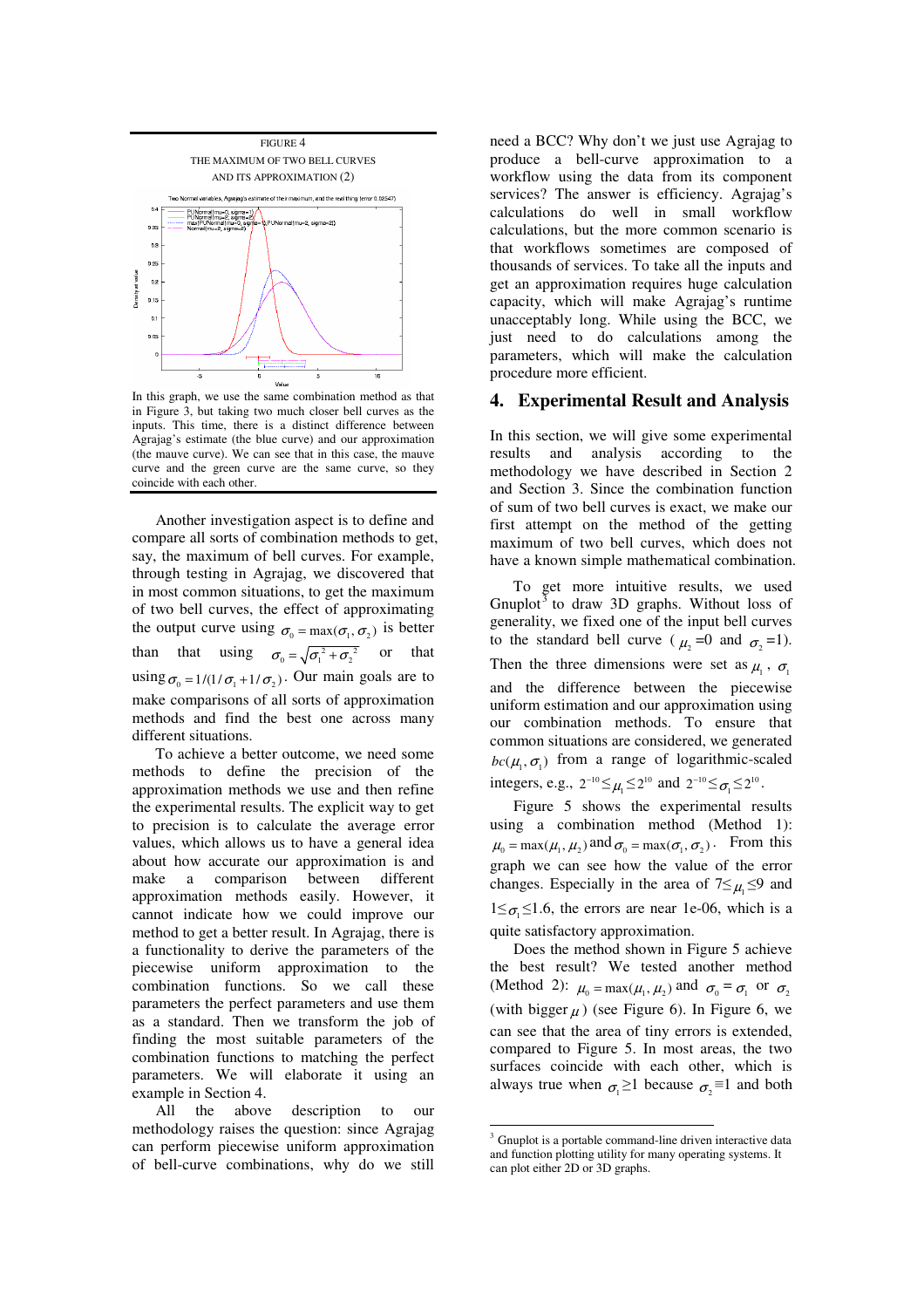methods will take  $\sigma_0 = \sigma_1$ . Whereas in the area  $\mu_1 \geq 4$  and  $\sigma_1 < 1$ , the green surface (Method 2) is much lower than the red one (Method 1). But the two methods are still the best two among all the methods we tried. Table 2 shows all the combination methods we had tried to get the maximum of two bell curves and their average errors. For all the methods we used  $\mu_0 = \max(\mu_1, \mu_2)$ .



 $2^{-10} \leq \mu_1 \leq 2^{10}$  and  $2^{-10} \leq \sigma_1 \leq 2^{10}$ . The X-axis is the value of  $\mu_1$ , the Y-axis is the value of  $\sigma_1$  and the Z-axis is the value of error between the piecewise uniform estimate (the resolution values is 1000 for this case) and the BCC estimate using the method  $\mu_0 = \max(\mu_1, \mu_2)$  and  $\sigma_0 = \max(\sigma_1, \sigma_2)$ . A lower value for the Z-axis shows a better fit. The values of x, y and z are discrete, but we set it drawn with the parameter 'by steps', which allows Gnuplot to connect every two points and give us a clearer figure. The colourful platform map at the bottom of the coordinates indicates the various values of error. From the label on the right, we can see that from grey to yellow, the value of error decreases.



The graph shows the error distribution using the method  $\mu_0 = \max(\mu_1, \mu_2)$  and  $\sigma_0 = \sigma_1$  or  $\sigma_2$  (with bigger  $\mu$ ). Please note that the yellow areas in the platform map do not imply that all the values of the error are zero, but

rather the errors are too small to distinguish from zero.

When we observe the above three figures, we can see that the errors produced by both methods stay stable at a comparatively high value in some areas. For instance, in Figure 6, there are some areas with correspondingly high error values and a sharp descent on error values at  $\mu_1 \approx 4$ . Why is there a distinct difference among the values? We did an experiment using method 2 to get the answer.

We set the numbers of pieces of piecewise uniform functions as 10, 100 and 1000 and got the three piecewise uniform estimates of the maximum of two bell curves. Then we used method 2 to derive our approximation of the maximum and obtained three error distributions. We drew the three distributions in one graph (Figure 7). We can see that the high-error areas of the three distributions coincided with each

| THE CONDINATION METHODS OF VIET HIVE MIZZHVIONI OF TWO DELL CONVES          |                  |                                                                                                                  |               |  |  |
|-----------------------------------------------------------------------------|------------------|------------------------------------------------------------------------------------------------------------------|---------------|--|--|
| Method                                                                      | Average<br>error | Method                                                                                                           | Average error |  |  |
| $\sigma_0 = \max(\sigma_1, \sigma_2)$                                       | 0.0563955        | $\sigma_0 = \sigma_1$ or $\sigma_2$ (with bigger $\mu$ )                                                         | 0.0550807     |  |  |
| $\sigma_0 = \sqrt{\sigma_1^2 + \sigma_2^2}$                                 | 0.0782595        | $\sigma_0 = 1/(1/\sigma_1 + 1/\sigma_2)$                                                                         | 0.0799015     |  |  |
| $\sigma_0 = \sigma_1 + \sigma_2$                                            | 0.0862074        | $\sigma_0 = 1/\sigma_1 + 1/\sigma_2$                                                                             | 0.1160483     |  |  |
| $\sigma_0 = 0.8 \times \sigma_1 + 0.2 \times \sigma_2$ (with bigger $\mu$ ) | 0.0564251        | $\sigma_0 = \sqrt{(a^2 + a^2)/2}$                                                                                | 0.0676253     |  |  |
| $\sigma_0 = \sigma_1 \times \sigma_2$                                       | 0.0550807        | $\sigma_0 = \sqrt{\sigma_1 \times \sigma_2}$                                                                     | 0.0648305     |  |  |
| $\sigma_0 = (\sigma_1 + \sigma_2)/2$                                        | 0.0650388        | $\sigma_0 =  \sigma_1 - \sigma_2  \times \sigma_1 / \sigma_2 +  \sigma_1 - \sigma_2  \times \sigma_2 / \sigma_1$ | 0.1194134     |  |  |

| TABLE 2                                                       |
|---------------------------------------------------------------|
| THE COMBINATION METHODS OF GETTING MAXIMUM OF TWO BELL CURVES |

The table shows the situation when we use different combination methods to get the maximum of two bell curves at the same resolution value. We set  $\mu_0 = \max(\mu_1, \mu_2)$  in all the methods.  $\mu_1$  And  $\sigma_1$  both take values from  $2^{-5}$  to  $2^5$ . Since we use the standard bell curve as one input and  $\mu_1 > 0$ ,  $\sigma_0 = \sigma_1$  or  $\sigma_2$  (with bigger  $\mu$ ) and  $\sigma_0 = \sigma_1 \times \sigma_2$  are the same method in this case. Despite this, the first two combination methods are the best two methods we got. The combination methods we choose are rough hypotheses based on Figure 4. We estimate the output parameters according to the location and shape of the Agrajag approximation curve. We calculated the average error of each method to compare how good these combination methods are.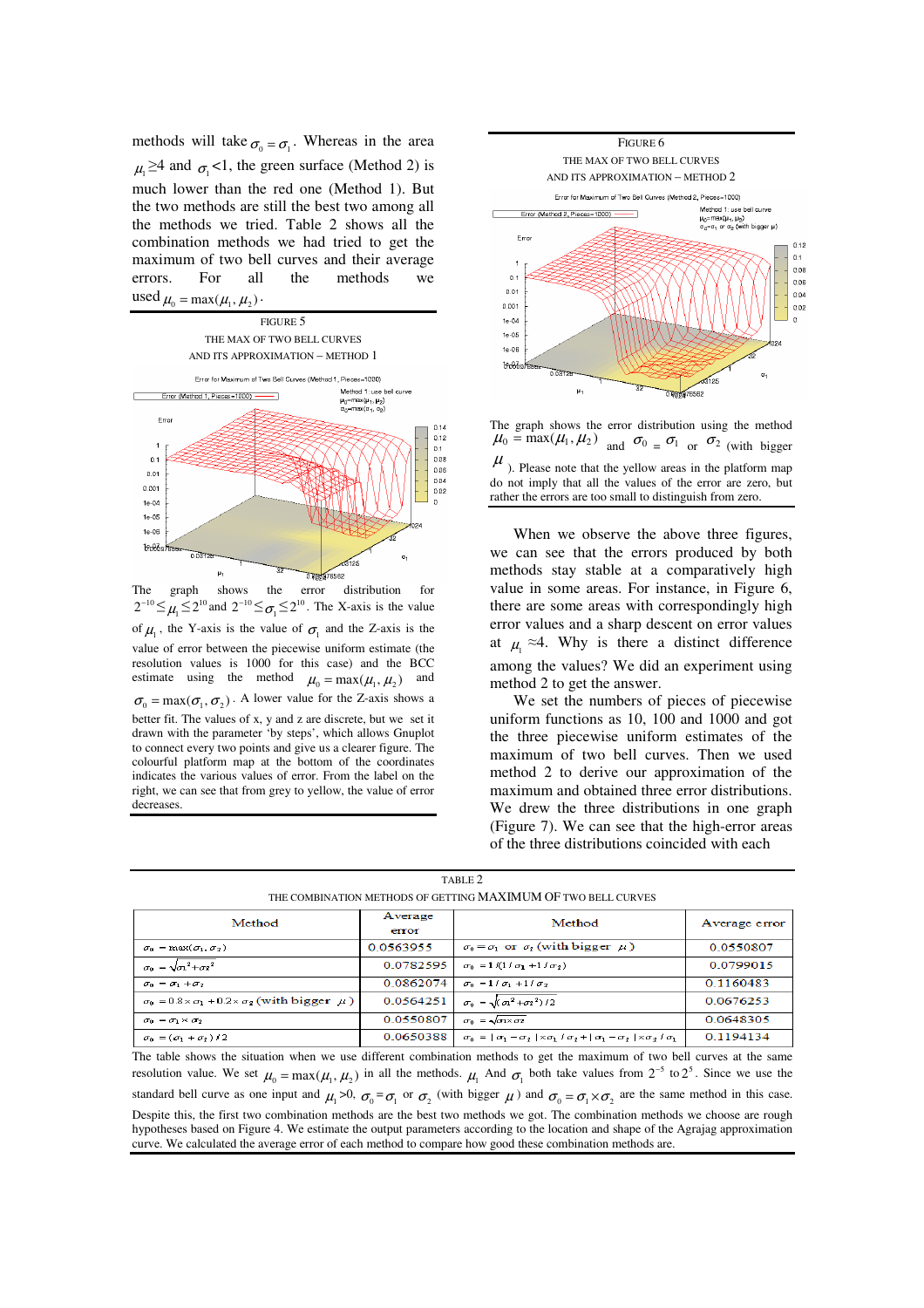other. But since the three distributions used different resolution values, which means that the precisions of the three calculations are different and there should be a minimum difference on the error values with different numbers of pieces. While in some areas, the value is almost unchanged, which means the method we used did not get a correct result in these areas. We tested all the methods we used in our experiment and could not find a completely satisfactory method.



when we separately take the number of a pieces in piecewise uniform estimate as 10, 100 and 1000. Here the method is  $\mu_0 = \max(\mu_1, \mu_2)$  and  $\sigma_0 = \sigma_1$  or  $\sigma_2$  (with bigger  $\mu$ ).

In this case, we could use our perfect parameters method stated in Section 3 to facilitate fine adjustments on our approximation functions.

We derive the perfect parameters  $\mu_p$  and  $\sigma_p$ in Agrajag and try to approximate them in terms of  $\mu_1$ ,  $\mu_2$ ,  $\sigma_1$  and  $\sigma_2$ . Then the combination function we aim for turns to  $bc(\mu_p, \sigma_p)$  = bc(  $f_\mu(\mu_1, \mu_2, \sigma_1, \sigma_2)$  ,  $f_\sigma(\mu_1, \mu_2, \sigma_1, \sigma_2)$  )  $F(bc(\mu_1, \sigma_1), bc(\mu_2, \sigma_2))$ .

We fix one parameter, such as  $\sigma_1$ , then use some function to describe the relation between  $\mu_{p}$  and  $\mu_{1}$ . To simplify the problem, we use linear function here, namely  $\mu_p = a \times \mu_1 + b$ . Then we get sets of a and b corresponding to different  $\sigma_1$  value. Figure 8 gave us the linear approximation when  $\sigma_1 = 0.5$ . Then we could have the linear function of  $\sigma_1$  in terms of a and b. So we finally get the function of  $\mu_p$  in terms of  $\mu_1$  and  $\sigma_1$  (see Figure 9).



approximation using the linear function  $\mu_p = 0.99 \times \mu_1 + 0.24$ . In this case,  $\sigma_1$  is fixed to 0.5. In this figure, the linear approximation achieved a good result, especially in the upper part of the curve.





In this graph, the red surface is the real perfect  $\mu_p$  surface and the green surface is our approximation of  $\mu_p$  in terms of  $\mu_1$  and  $\sigma_1$ . We can see in this figure, the two surfaces do not coincide in all the areas, which means that we still need to do some adjustment during the procedure of the linear approximation. We could change parameters of the linear functions or use non-linear functions to do the approximation.

In the above example, only using linear approximation seems to get a good result. However, in most cases, linear functions alone cannot achieve a satisfactory result. For example, this time we fix  $\mu_1$  to 15.5, then we use a linear function of  $\sigma_1$  to approximate  $\sigma_p$ (see Figure 10). There is a big gap between the curve and the approximation. After drawing the difference curve, based on the curve shape, we used different compensation to approximate it. The choices of exponential or other functions were made by our experience and the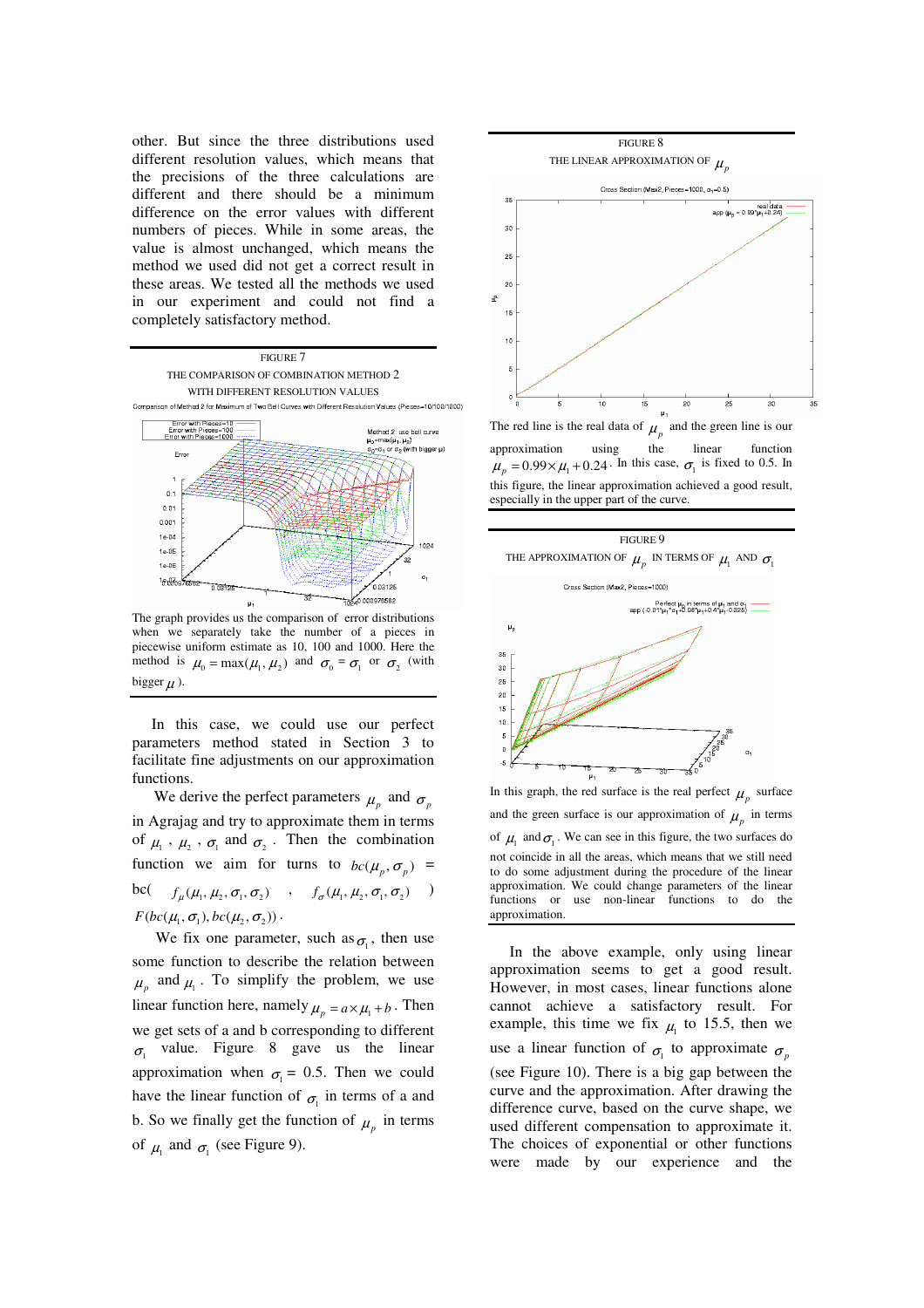parameters of those functions were chosen by fitting the curves gradually. Figure 11 shows the result after adding the exponential compensation. The error between the real perfect values and our approximation is reduced appreciably. We could repeat the above procedure until the result reaches the acceptable range.



of  $\sigma_1$  to approximate  $\sigma_p$ . The green line is our approximation, whereas the red curve is the real  $\sigma_p$  data. We can see the lower part of the curve dropped remarkably. So only using linear approximation does not produce a satisfactory result.



In this figure, the red curve is the real  $\sigma_p$  data. The green

curve is our approximation using linear function plus some exponential compensation. The blue curve is the error between the real data and our approximation, which is quite flat to the naked eye. Compared to Figure 10, we can see that our improved approximation method achieved a much better result. If we require more precise result, we could add more compensation to the method.



In this graph, the red surface is the real perfect 'a' surface and the green surface is our approximation of 'a' in terms of  $\mu_1$ . There is a gap between the two curves in the area when  $\mu_1$  is relatively small. We could still use some compensation function to erase it. But in this case, the absolute value of error is acceptable. So we chose to keep the form of the approximation function simpler.

We applied the above procedure to different  $\mu_1$  values and found that  $\sigma_p$  could always be approximated by the function  $f(\sigma_1)$  in the form of f( $\sigma_1$ ) =  $a^*$   $\sigma_1$  +b-exp(-  $\sigma_1$  /d) and the parameters a, b, c and d vary regularly along the values of  $\sigma_1$ . So we present the parameters a, b, c and d in term of  $\mu_1$  separately. Figure 12 shows the situation when we approximate the parameter a using a function of  $\mu_1$ .

After deriving all the four functions of approximating the parameters a, b, c and d in term of  $\mu_1$ , we substitute them into the perfect function  $\sigma_p = f(\sigma_1)$ . Then we have the final approximation function of  $\sigma_p$  in terms of both  $\mu_1$  and  $\sigma_1$ . We repeat the procedure to get the approximation function of  $\mu_p$ , which is more precise than the result in Figure 9.

#### **5. Use Case**

After deriving the fundamental combination functions for runtime, we apply the BCC to some use case (Figure 13), which can be abstracted using our combination functions (Figure 14).

We use Agrajag results as the gold standard values against which to evaluate our BCC. Figure 16 shows the difference between the standard values and our approximation values. Through calculating the runtime of the whole workflow, we could:

(1) Do evaluations on the performance of the workflow;